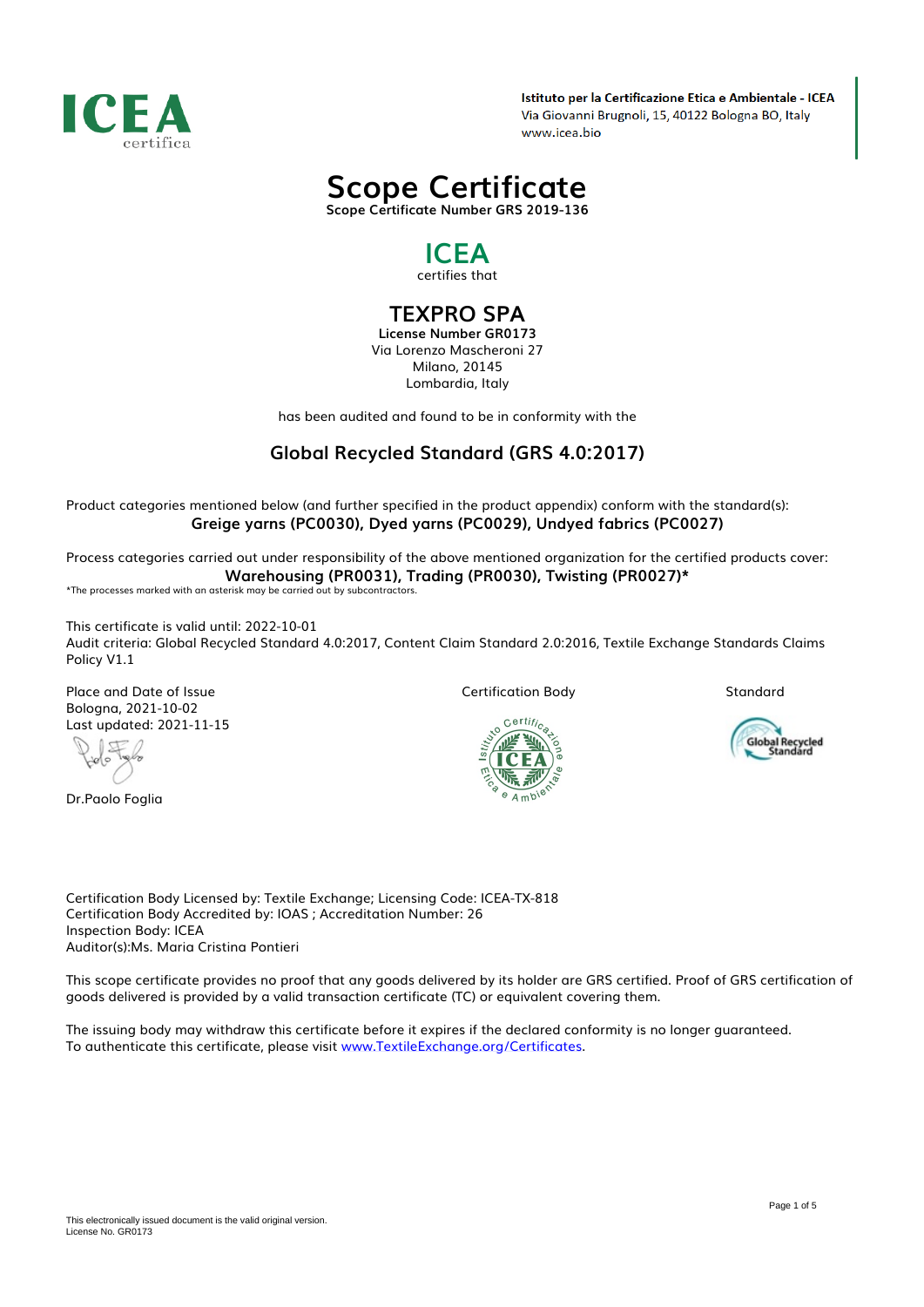

## *Scope Certificate Number GRS 2019-136 (continued) TEXPRO SPA GRS 4.0:2017*

*Under the scope of this certificate, the following products are covered.*

| <b>Products Appendix</b>                                        |                        |                                                              |                                        |           |  |  |  |
|-----------------------------------------------------------------|------------------------|--------------------------------------------------------------|----------------------------------------|-----------|--|--|--|
| <b>Product Category</b>                                         | <b>Product Details</b> | <b>Material Composition</b>                                  | Standard (Label Grade) Facility Number |           |  |  |  |
| Undyed fabrics (PC0027) Woven fabrics (PD0059) 47.00% Polyester |                        | (RM0189)<br>53.00% Polyester<br>(RM0186)                     | GRS (No label)                         | 1126,3157 |  |  |  |
| Undyed fabrics (PC0027) Woven fabrics (PD0059) 46.00% Polyester |                        | (RM0189)<br>54.00% Polyester<br>(RM0186)                     | GRS (No label)                         | 1126,3157 |  |  |  |
| Undyed fabrics (PC0027) Woven fabrics (PD0059) 43.00% Polyester |                        | (RM0189)<br>57.00% Polyester<br>(RM0186)                     | GRS (No label)                         | 1126,3157 |  |  |  |
| Undyed fabrics (PC0027) Woven fabrics (PD0059) 33.00% Polyester |                        | (RM0189)<br>67.00% Polyester<br>(RM0186)                     | GRS (No label)                         | 1126,3157 |  |  |  |
| Undyed fabrics (PC0027) Woven fabrics (PD0059) 31.00% Polyester |                        | (RM0189)<br>69.00% Polyester<br>(RM0186)                     | GRS (No label)                         | 1126,3157 |  |  |  |
| Undyed fabrics (PC0027) Woven fabrics (PD0059) 48.00% Polyester |                        | (RM0189)<br>52.00% Polyester<br>(RM0186)                     | GRS (No label)                         | 1126,3157 |  |  |  |
| Undyed fabrics (PC0027) Woven fabrics (PD0059) 34.00% Polyester |                        | (RM0189)<br>66.00% Polyester<br>(RM0186)                     | GRS (No label)                         | 1126,3157 |  |  |  |
| Undyed fabrics (PC0027) Woven fabrics (PD0059) 32.00% Polyester |                        | (RM0189)<br>68.00% Polyester<br>(RM0186)                     | GRS (No label)                         | 1126,3157 |  |  |  |
| Dyed yarns (PC0029)                                             | Filament (PD0069)      | 100.00% Polyester<br>(RM0189)                                | GRS (GRS)                              | 1126,3157 |  |  |  |
| Undyed fabrics (PC0027) Woven fabrics (PD0059)                  |                        | 44.00% Polyester<br>(RM0189)<br>56.00% Polyester<br>(RM0186) | GRS (No label)                         | 1126,3157 |  |  |  |
| Dyed yarns (PC0029)                                             | Filament (PD0069)      | 99.00% Polyester<br>(RM0189)<br>1.00% Polyester<br>(RM0186)  | GRS (GRS)                              | 1126,3157 |  |  |  |
| Undyed fabrics (PC0027) Woven fabrics (PD0059) 54.00% Polyester |                        | (RM0189)<br>46.00% Polyester<br>(RM0186)                     | GRS (GRS)                              | 1126,3157 |  |  |  |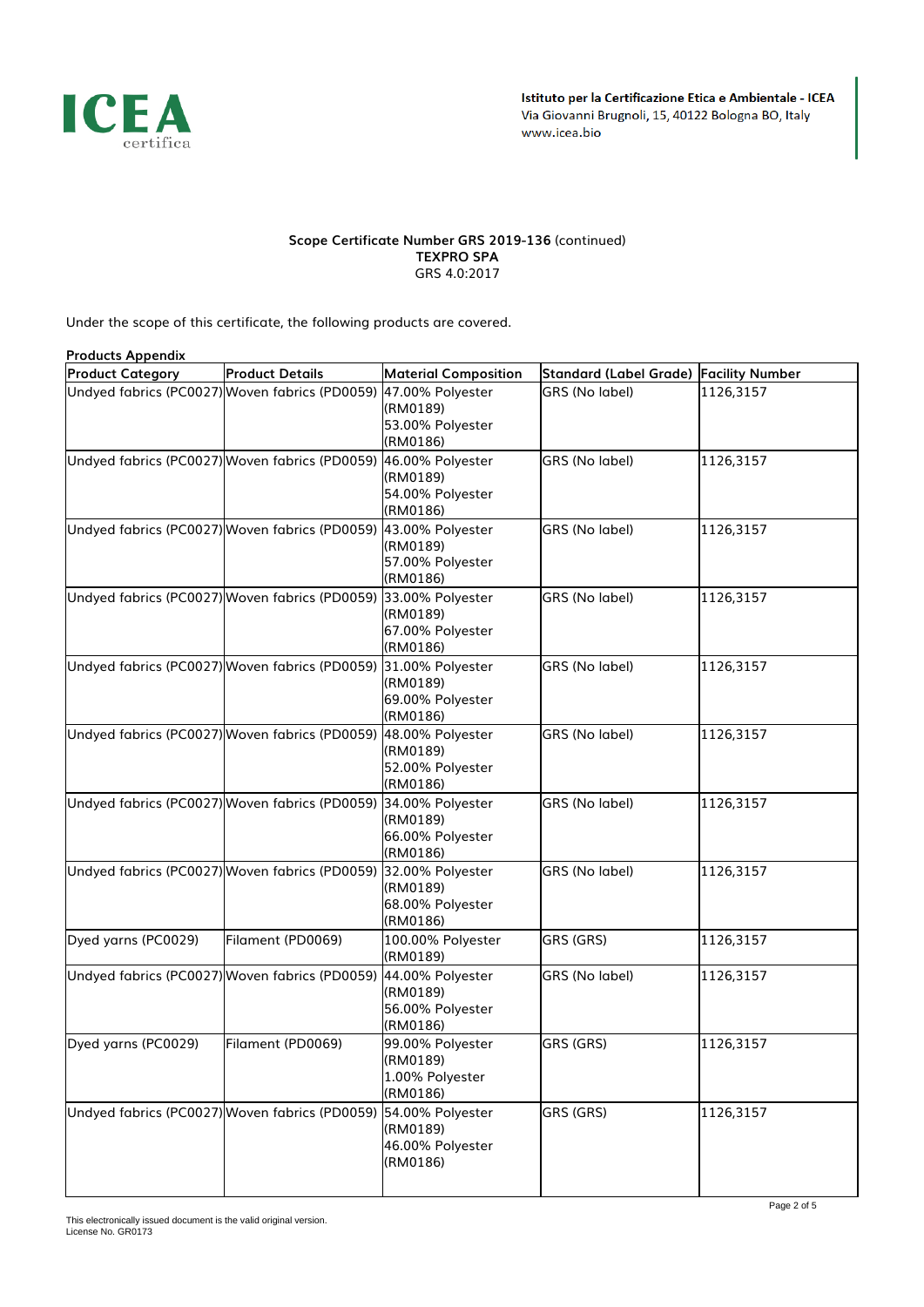

|                                                | Undyed fabrics (PC0027) Woven fabrics (PD0059) 68.00% Polyester   | (RM0189)<br>32.00% Polyester<br>(RM0186)                                                  | GRS (GRS)      | 1126,3157 |
|------------------------------------------------|-------------------------------------------------------------------|-------------------------------------------------------------------------------------------|----------------|-----------|
|                                                | Undyed fabrics (PC0027) Knitted fabrics (PD0058) 35.00% Polyester | (RM0189)<br>60.00% Polyester<br>(RM0186)<br>5.00% Elastane<br>(RM0160)                    | GRS (No label) | 1126,3157 |
| Greige yarns (PC0030)                          | Filament (PD0069)                                                 | 40.00% Polyamid<br>(RM0182)<br>60.00% Polyamid<br>(RM0184)                                | GRS (GRS)      | 1126,3157 |
|                                                | Undyed fabrics (PC0027) Woven fabrics (PD0059) 53.00% Polyester   | (RM0189)<br>37.00% Polyester<br>(RM0186)<br>10.00% Elastane<br>(RM0160)                   | GRS (GRS)      | 1126,3157 |
|                                                | Undyed fabrics (PC0027) Woven fabrics (PD0059) 30.60% Polyester   | (RM0189)<br>59.40% Polyester<br>(RM0186)<br>10.00% Elastane<br>(RM0160)                   | GRS (No label) | 1126,3157 |
|                                                | Undyed fabrics (PC0027) Woven fabrics (PD0059) 51.00% Polyester   | (RM0189)<br>49.00% Polyester<br>(RM0186)                                                  | GRS (GRS)      | 1126,3157 |
| Greige yarns (PC0030)                          | Filament (PD0069)                                                 | 100.00% Polyester<br>(RM0189)                                                             | GRS (GRS)      | 1126,3157 |
| Greige yarns (PC0030)                          | Carded yarns (PD0067)                                             | 52.00% Polyester<br>(RM0189)<br>35.00% Cotton<br>(RM0102)<br>13.00% Polyester<br>(RM0188) | GRS (GRS)      | 1126,3157 |
|                                                | Undyed fabrics (PC0027) Knitted fabrics (PD0058) 94.00% Polyester | (RM0189)<br>6.00% Elastane<br>(RM0160)                                                    | GRS (GRS)      | 1126,3157 |
|                                                | Undyed fabrics (PC0027) Woven fabrics (PD0059) 45.00% Polyester   | (RM0189)<br>55.00% Polyester<br>(RM0186)                                                  | GRS (No label) | 1126,3157 |
| Undyed fabrics (PC0027) Woven fabrics (PD0059) |                                                                   | 35.00% Polyester<br>(RM0189)<br>65.00% Polyester<br>(RM0186)                              | GRS (No label) | 1126,3157 |
|                                                | Undyed fabrics (PC0027) Woven fabrics (PD0059) 52.00% Polyester   | (RM0189)<br>48.00% Polyester<br>(RM0186)                                                  | GRS (GRS)      | 1126,3157 |